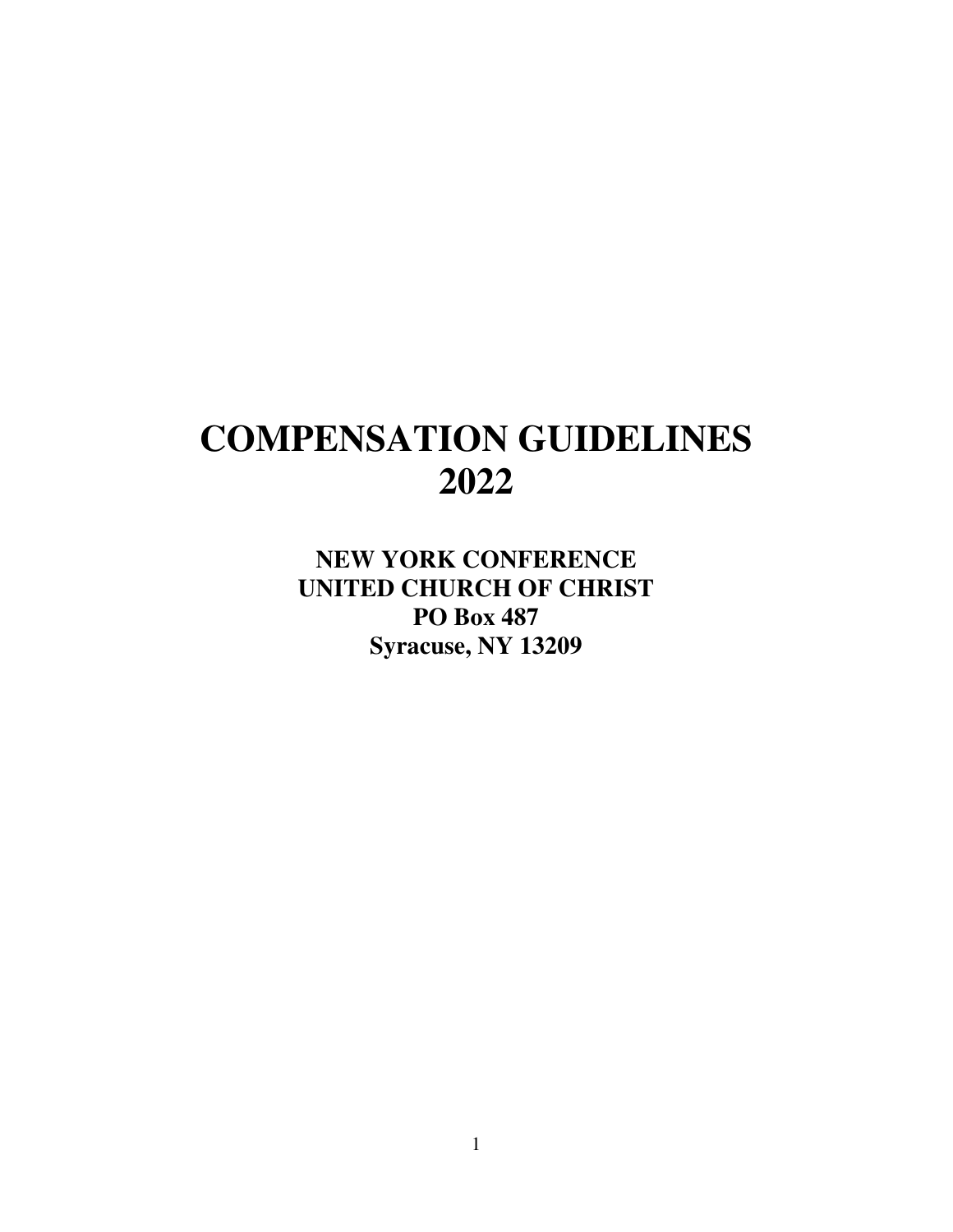# **TABLE OF CONTENTS Introduction**

| nu vuutuvn                                           |    |
|------------------------------------------------------|----|
| <b>Section I - The Pastor</b>                        |    |
| Cash Salary                                          | 3  |
| Rental or Housing Allowance                          | 4  |
| Example of a Housing Allowance Resolution            | 5  |
| <b>Benefits</b>                                      | 5  |
| Pension or Annuity                                   | 5  |
| Disability and Group Life Insurance                  | 5  |
| Medical & Dental Insurance                           | 5  |
| Professional Malpractice Insurance                   | 5  |
| Officers and Directors Liability Insurance           | 6  |
| Vacation & Leaves of Absence                         | 6  |
| <b>Parental Leave</b>                                | 6  |
| <b>Personal Leave</b>                                | 6  |
| <b>Jury Duty</b>                                     | 6  |
| <b>Continuing Education</b>                          | 6  |
| Sabbatical                                           | 6  |
| Social Security                                      | 6  |
| Worker's Compensation                                | 7  |
| Honoraria                                            | 7  |
| <b>Professional Costs</b>                            | 7  |
| Mileage Reimbursement                                | 7  |
| Professional Expenses                                | 7  |
| Conference/Association Expenses                      | 8  |
| 2022 Compensation Guidelines in Salary Schedule Form | I  |
| <b>Sample Compensation Packages</b>                  | V  |
| <b>Compensation Package Worksheet</b>                | VI |
| <b>Section II - Additional Staff</b>                 |    |
| Assistant/Associate Pastor                           | VH |

| Assistant/Associate Pastor                        | VII |
|---------------------------------------------------|-----|
| Co-Pastors/Limited-Time Pastors/Yoke Arrangements | VII |
| Non-Ordained Staff Persons and Support Staff      | VII |

# **Section III - Special Settings of Ministry**

| Interim Ministry                | VIII |
|---------------------------------|------|
| <b>Occasional Pulpit Supply</b> | VIII |
| Internship Arrangements         | VIII |
|                                 |      |

# **Section IV – References and Resources** IX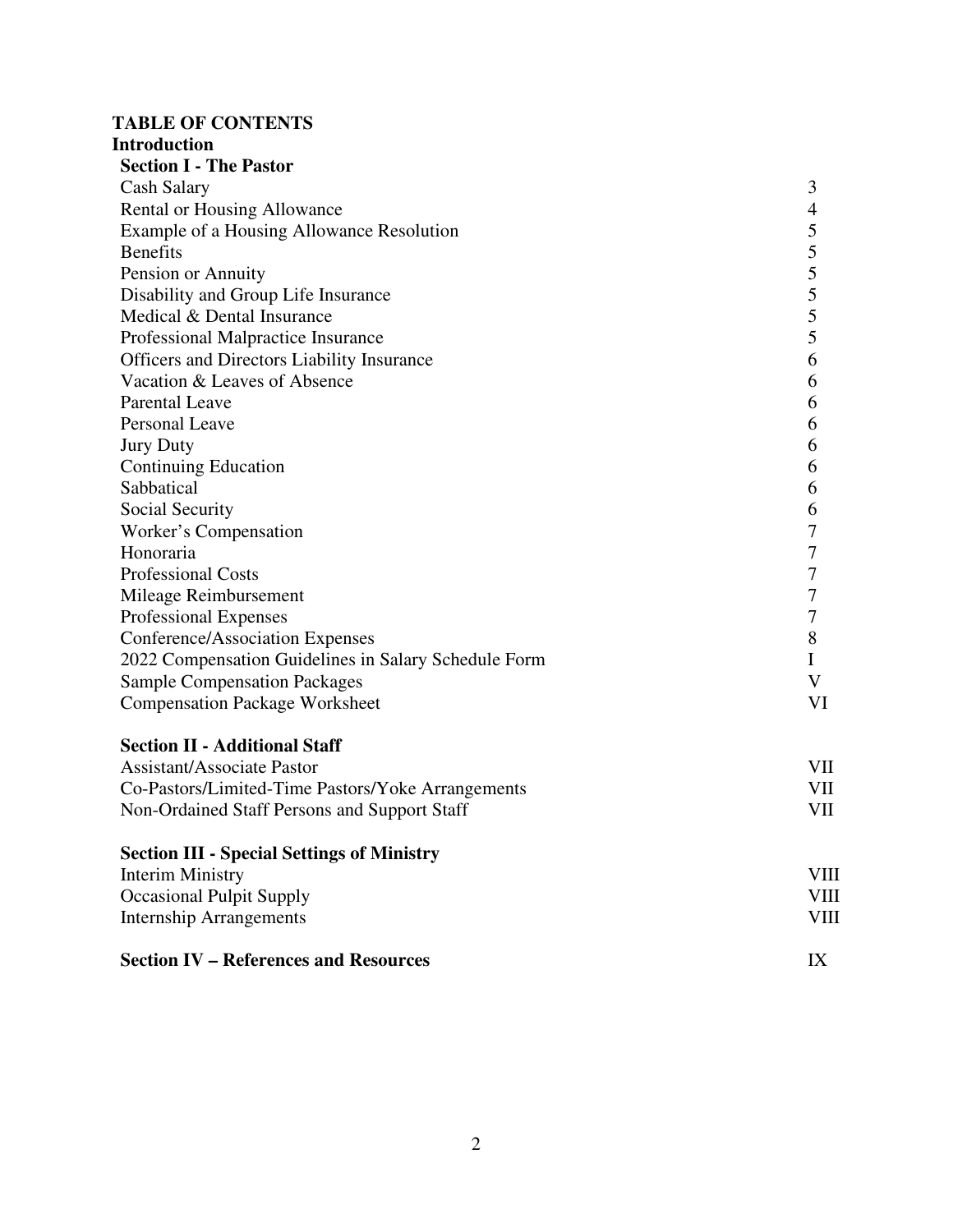## **INTRODUCTION**

The Commission on Ministry recommends the following guidelines to local churches of the New York Conference UCC when calling a pastor and setting up the compensation package. We also recommend that these guidelines be used in updating the compensation package of a pastor who has been with you for a number of years.

These guidelines focus on the total cost of funding the position of pastor. They also include recommendations around specific parts of the package. Our recommendation is that you start with the minimum total needed to adequately fund the position, and then work with the best allocation of that total to meet the needs of your pastor.

## **Conversations on salary considerations need to be grounded in the following:**

**The Covenant Relationship:** When a church calls a person to assume responsibility as pastor and teacher, it covenants with that person, with God, and with the wider church to care, to support and to grow in love and fairness. An annual review of what the Church is doing, and how it compensates those who are its workers, is an important part of the covenantal relationship, and should be seen in that context.

**The Concept of Stewardship:** We are the stewards of God's resources as they are present in our lives and in the life of the church. In seeking to best use the resources entrusted to its care, a church should be sensitive to its own mission statement, and aware of the needs of its staff members. Being good stewards implies that we are trying to act, as God wants us to. Being good stewards means struggling with issues like how God is calling us to compensate our employees, to care for our volunteers, and to give to the wider mission and ministry of the denomination.

**The Concept of Justice**: The concept of justice calls us to provide fair and adequate support for those who labor in the local church. This means providing adequate salaries, uninterrupted times for rest and relaxation, and providing for the staff's continued growth. Pastors are entitled to be treated equitably for payment of services, and their working conditions should be reviewed annually.

## **Section 1 – The Pastor**

There are several models of Pastor Leadership including full-time pastoral leadership in one local setting, full-time pastoral leadership serving in more than one local setting and bivocational pastoral leadership serving in one local setting and in a secular setting. Our compensation guidelines should be employed to insure equitable compensation for each model.

#### **Cash Salary**

Cash salary is money provided for services rendered, exclusive of housing and other benefits. Clergy who rent or own their own home normally receive from the church a housing allowance equivalent to an additional 30% of their base salary.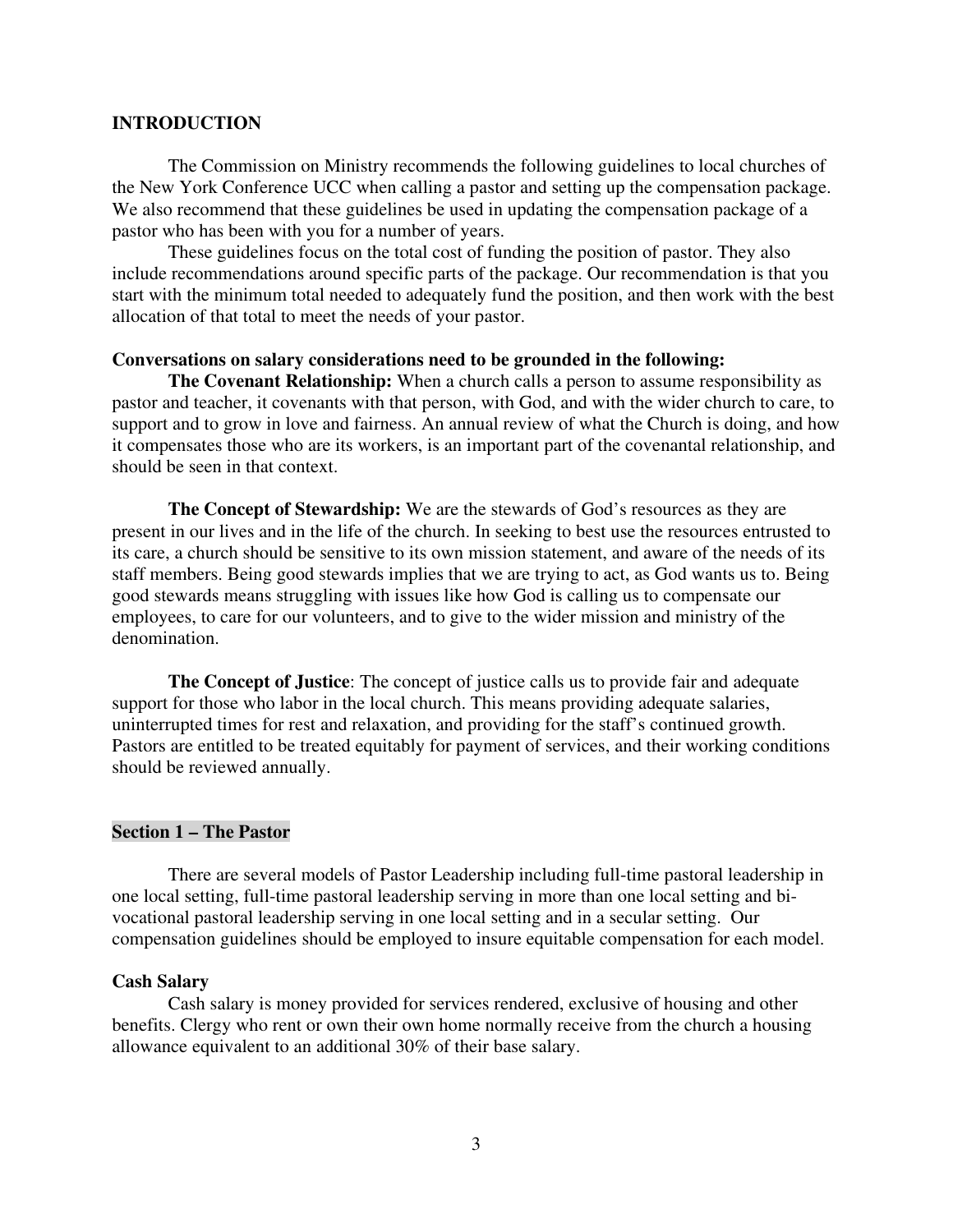The New York Conference gives minimum cash salary recommendations for clergy based on church size and the person's total years in ministry. Congregations may also review the compensation levels of other professionals in their community, such as those in the area of education, to determine equitable compensation for your community.

#### **The Parsonage Allowance**

IRC section 107 provides an exclusion from gross income for a "parsonage allowance," for housing specifically provided to a minister. This includes the rental value of a home furnished to him or her as part of compensation or a rental allowance, to the extent that the payment is used to rent or provide a home. The term "parsonage allowance" includes a church provided parsonage, a furnishings allowance for that parsonage, a rental allowance with which the minister may rent a home, and a housing allowance with which a minister may purchase and/or maintain a home. A minister can receive a parsonage allowance for only one home.

#### **Church-Provided Parsonage & Furnishings Allowance**

A parsonage provided by a church for its clergy is part of the clergy's total compensation package. The parsonage must be in good condition, regularly maintained, with repairs and improvements done on a timely basis. The church normally pays for all repairs, improvements, and utilities.

Clergy living in a parsonage are advised to designate a portion of their cash salary as a "furnishings allowance." To the extent that it is used to pay for parsonage related expenses this allowance is not subject to income taxes. This allowance is normally not more than 10% of their salary.

#### *Please Note:*

The congregation benefits from the equity built up in their parsonage. Ministers living in parsonages are unable to build home equity and may find it difficult to purchase a house at retirement. The church may consider contributing to a "Parsonage Equity Plan" for the minister to be used at the time of his/her retirement.

#### **Rental or Housing Allowance**

For federal tax reporting purposes, clergy who rent or own their own homes can designate a portion of their cash salary as a "housing allowance." The amount of this allowance is not limited by a percentage of the base salary, but rather by the actual cost of housing related expenses such as utilities, repairs, interest, taxes and furnishings.

According to the IRS, the actual housing allowance for the pastor is the smallest of the following:

 a. The percentage designated before the beginning of the year (Make sure that this is higher than can possibly be used.).

b. The actual amount spent on housing; or

c. The fair market rental value of the house FURNISHED.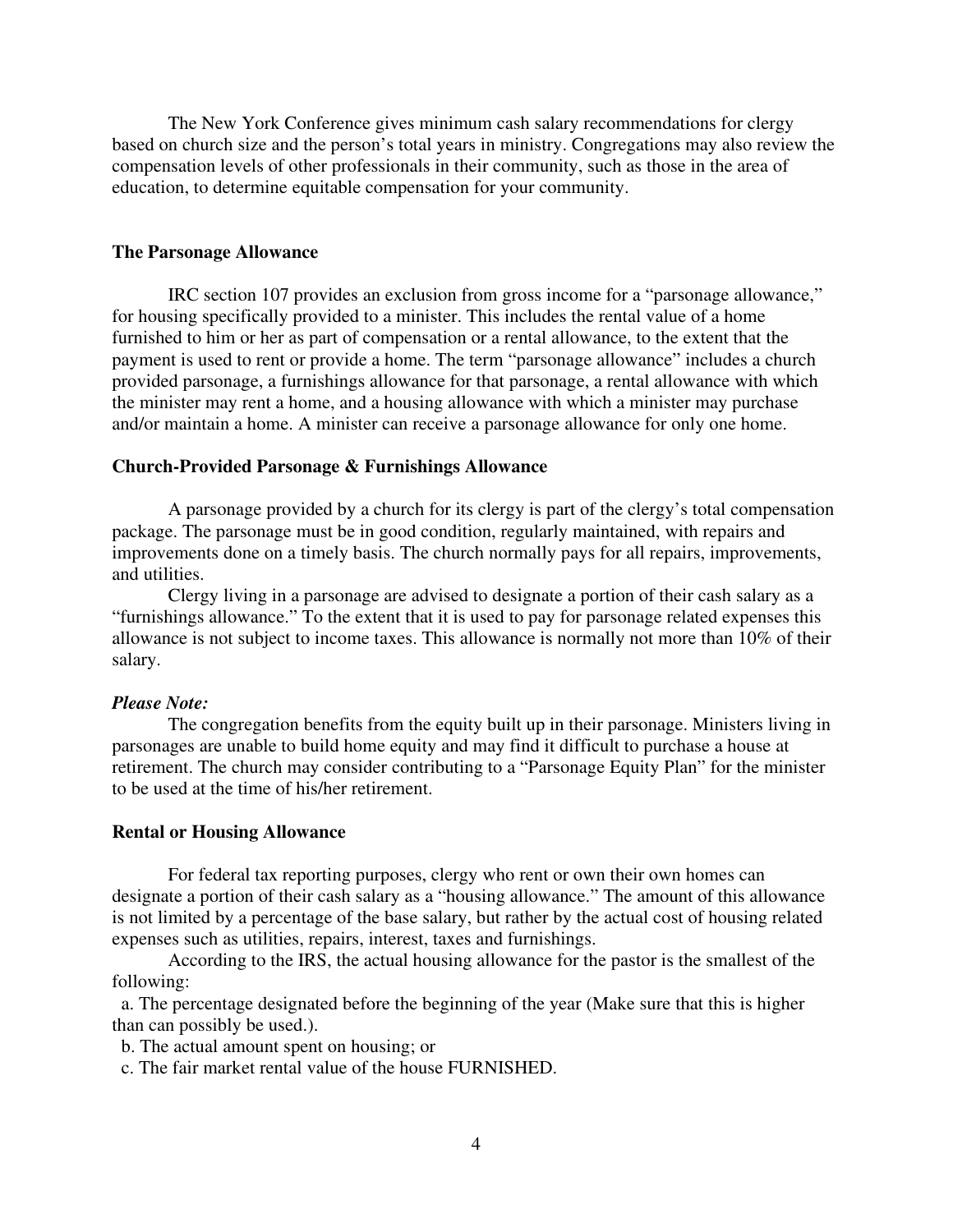Before the beginning of the calendar year, the church and pastor designate a percentage of the pastor's cash salary as a housing allowance. Normally this is not more than 50% of the total compensation. To satisfy IRS requirements the salary and parsonage allowance is listed as a line item in the church*'*s annual budget.

To protect against the loss of this tax benefit due to the inadvertent failure of the church to designate an allowance, churches can adopt a "safety net" allowance.

# **EXAMPLE OF A HOUSING ALLOWANCE RESOLUTION**

Resolved, that the designation of  $\frac{1}{2}$  or \$ $\frac{1}{2}$  as a Housing Allowance shall apply to calendar year 2022 and all future years unless otherwise provided.

#### **BENEFITS**

#### **Pension or Annuity**

This should be a minimum of 14% of the cash salary plus housing allowance or 130% of cash salary if a parsonage is provided, paid quarterly to the UCC Pension Board.

#### **Disability and Group Life Insurance**

Disability income insurance and decreasing term insurance can be purchased through the UCC Pension Board. The cost is  $1\frac{1}{2}\%$  of cash salary + housing, or where a parsonage is provided, 1½% of 130% of the cash salary.

 In the event of disability, the church is responsible for three months' full pay with housing, annuity and insurance. This is designed to fill the gap until the disability insurance becomes effective.

 In the event of death, the church is responsible for a minimum of three months full salary, housing and insurance for the family.

# **Medical & Dental Insurance**

The Conference is covenantally bound to participate in the UCC Health Plan. Churches pay 100% of all premiums. If the pastor chooses to participate in another health insurance plan, the church pays the insurance premiums directly to the covering insurance provider.

#### **Professional Malpractice Insurance**

It is highly recommended that each church purchase Professional Malpractice Insurance to protect its pastor(s) in the event of a lawsuit due to counseling. This insurance is included in the UCC Conference Insurance Program.

#### **Officers and Directors Liability Insurance**

It is highly recommended that churches purchase Officers and Directors Liability Insurance to protect themselves, their pastors and all church officers. This coverage is included in the UCC Conference Insurance Program.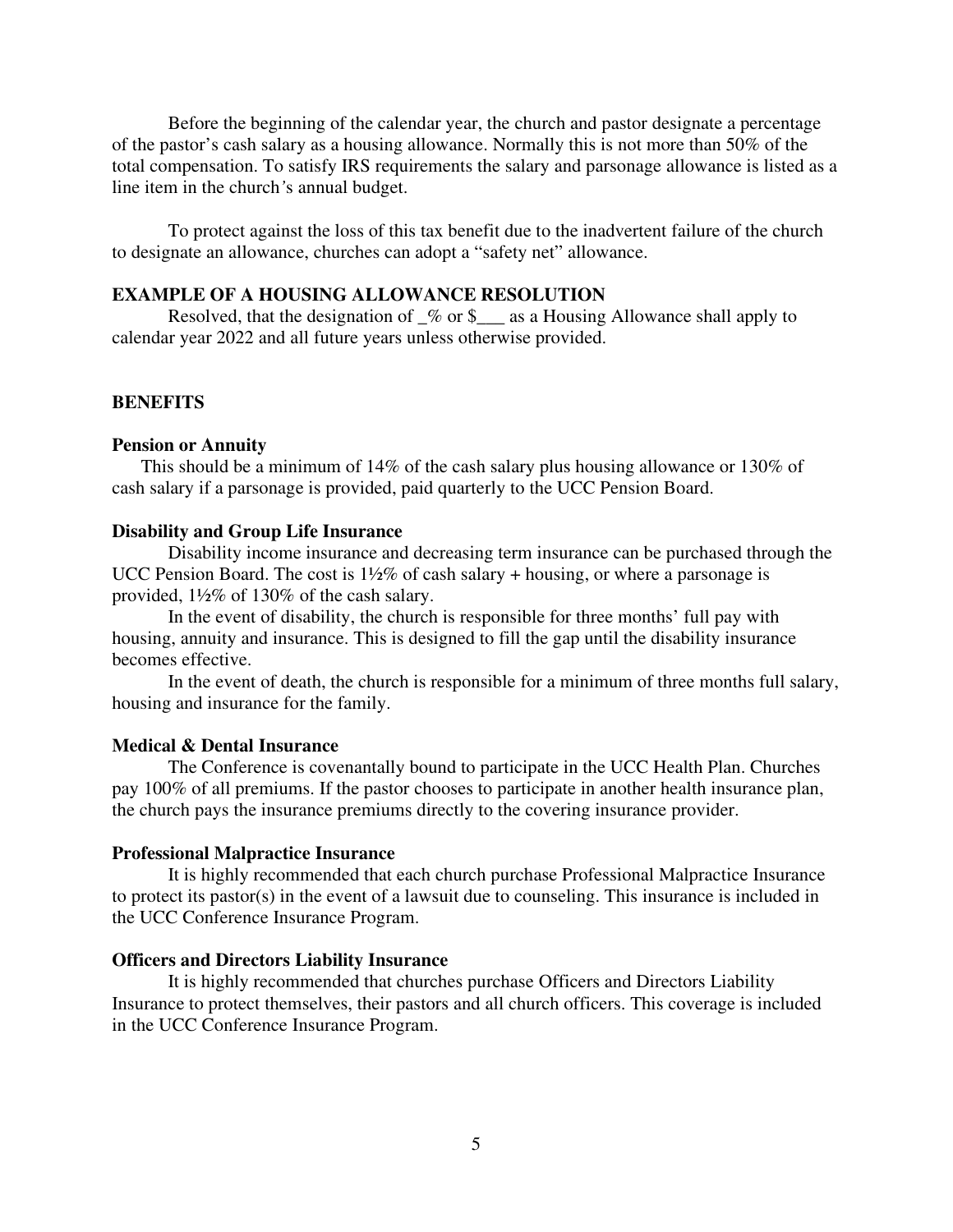## **Vacation & Leaves of Absence**

One full month of paid vacation is recommended for full-time clergy. It is the responsibility of the church to fill the pulpit during this time.

#### **Parental Leave**

The recommended minimum provision for Parental Leave is two (2) months with full salary and benefits. A longer leave of absence and compensation can be negotiated with awareness given to the needs of the local church and the pastor. Churches with 50 or more employees must provide a leave of absence to eligible employees as defined by the Family and Medical Leave Act of 1993.

# **Personal Leave**

Illness, death, weddings, graduations, and personal emergencies within the immediate family fall under the heading of personal leave. Paid personal leave limits should be negotiated before the need arises.

#### **Jury Duty**

In accordance with State law, an employee must be allowed the necessary time off if summoned for jury duty. Clergy or employees are expected to return to their normal duties if they are excused from jury duty during their regular working hours.

#### **Continuing Education**

Churches and pastors benefit from time spent on continuing education and sabbatical. Time used for this purpose is not considered vacation. One to two weeks per year of continuing education should be designated as part of the clergy compensation package. Funding of at least \$500 should also be provided. If your pastor expects to spend more than the church budgets, it is best to estimate the additional cost and deduct it from his/her salary and then add it to the amount already budgeted for continuing education. This will provide a tax savings for your pastor. The church is responsible for filling the pulpit while the pastor is away for continuing education.

# **Sabbatical**

At the time of call, arrangements for a 3-4 month sabbatical after five (5) years of service, with full pay and benefits should be made. It is recommended that the church establish a separate account for sabbatical leave and contribute to it annually. Then at the time of sabbatical leave funds will be available to cover the cost of the interim. Before leave is granted, your clergy should present a proposal outlining the benefits to both the church and the clergy. Upon return, the sabbatical experiences should be shared with the congregation. It is assumed that the minister will return to the present pastorate for at least one year after sabbatical leave.

# **Social Security**

Ordained ministers are defined as self-employed for purposes of Social Security and Medicare taxes (by Federal law), and are required to file quarterly self-employment reports and make quarterly tax payments. \**As a "self-employed" person, each minister pays Social Security and Medicare taxes at twice the rate of employees (both the employee and the employer share.)*\* To compensate for this inequity in the tax code, some churches have chosen to provide their pastor(s) with additional compensation equal to the employer's share of his/her/their Social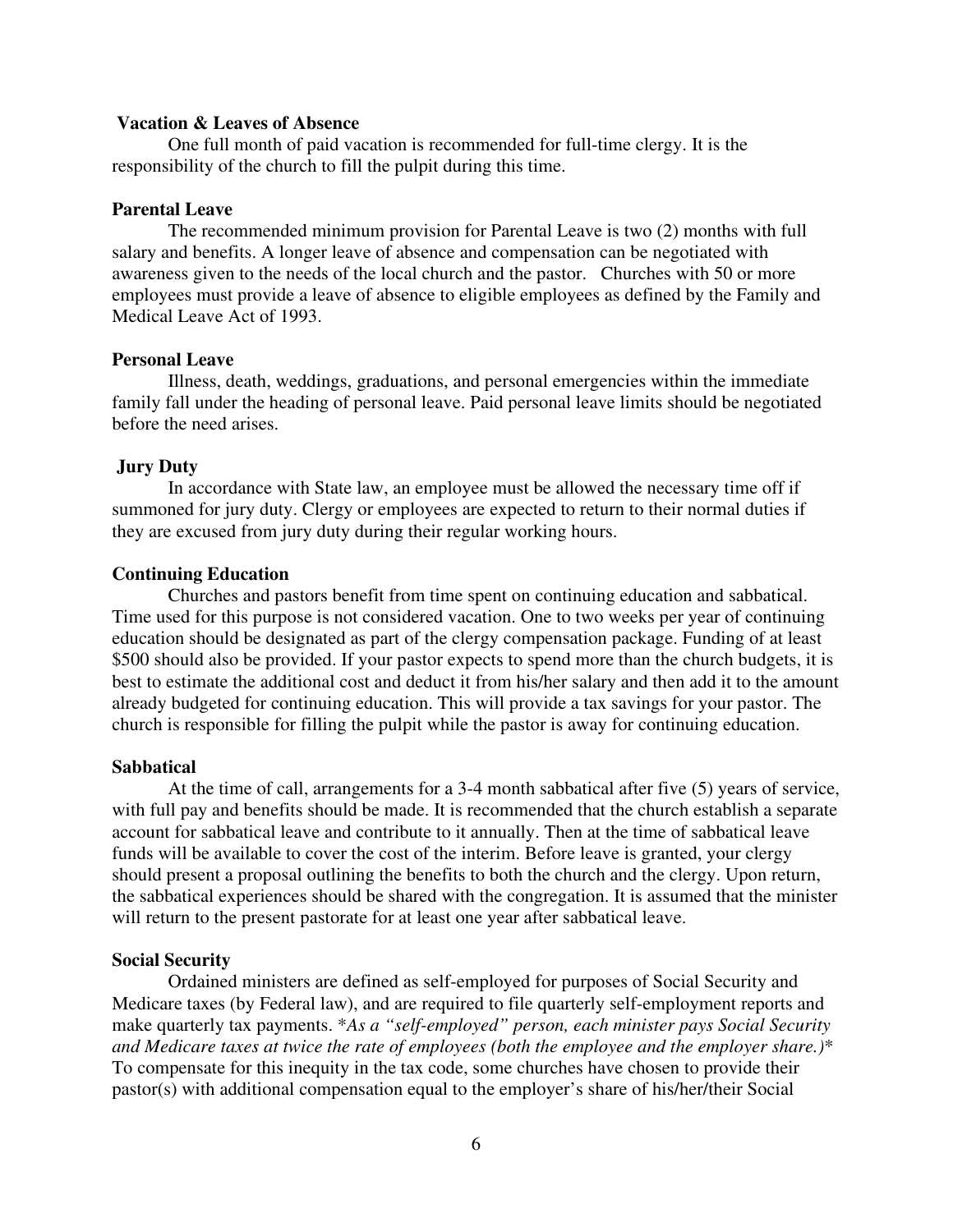Security and Medicare taxes. This additional compensation is reported as taxable income. We recommend that this be a part of the pastor's compensation package.

*Please Note* - A minister's salary is reported on a W-2 form at the end of the year. Housing is not reported on the W-2 form.

## **Worker's Compensation**

Churches are required by New York State Law to provide Worker's Compensation for full time and part time church employees.

Even though the pastor is not considered an employee of the church for tax purposes, it is highly recommended that the pastor also be covered by worker's compensation insurance.

Information on worker's compensation insurance can be obtained through the United Church Insurance Board or through the NY State Insurance Fund.

#### **Honoraria**

The Pastoral Relations Committee, congregation, and the candidate should discuss this openly.

# **PROFESSIONAL COSTS**

Professional expenses are a part of the operating costs of the church and should not be considered as additional tax-free salary. Churches have many business/professional expenses which ministers incur as they carry out the work of the church.

Tax law allows the deduction of business expenses only after the minister has spent more than 2% of adjusted gross family income on such expenses. THEREFORE, it is important that churches reimburse or pay directly all costs which the pastor incurs for "doing business" for the church, so that the pastor is not paying income tax on reimbursement for church expenses. These should include at least the following:

#### **Mileage reimbursement**

This is for the use of a personal car for travel on behalf of the church. Mileage should be reimbursed at the IRS current rate plus tolls and parking, or the church should provide an automobile. Please check the IRS website at www.irs.gov for the current business mileage rate.

#### **Professional Expenses**

Reimbursement should be made for all expenses incurred in attending meetings of the Association, Conference, participating in the wider church and community, subscriptions to religious and professional journals, and any other expense incurred as part of the ministry in that particular congregation or setting of ministry.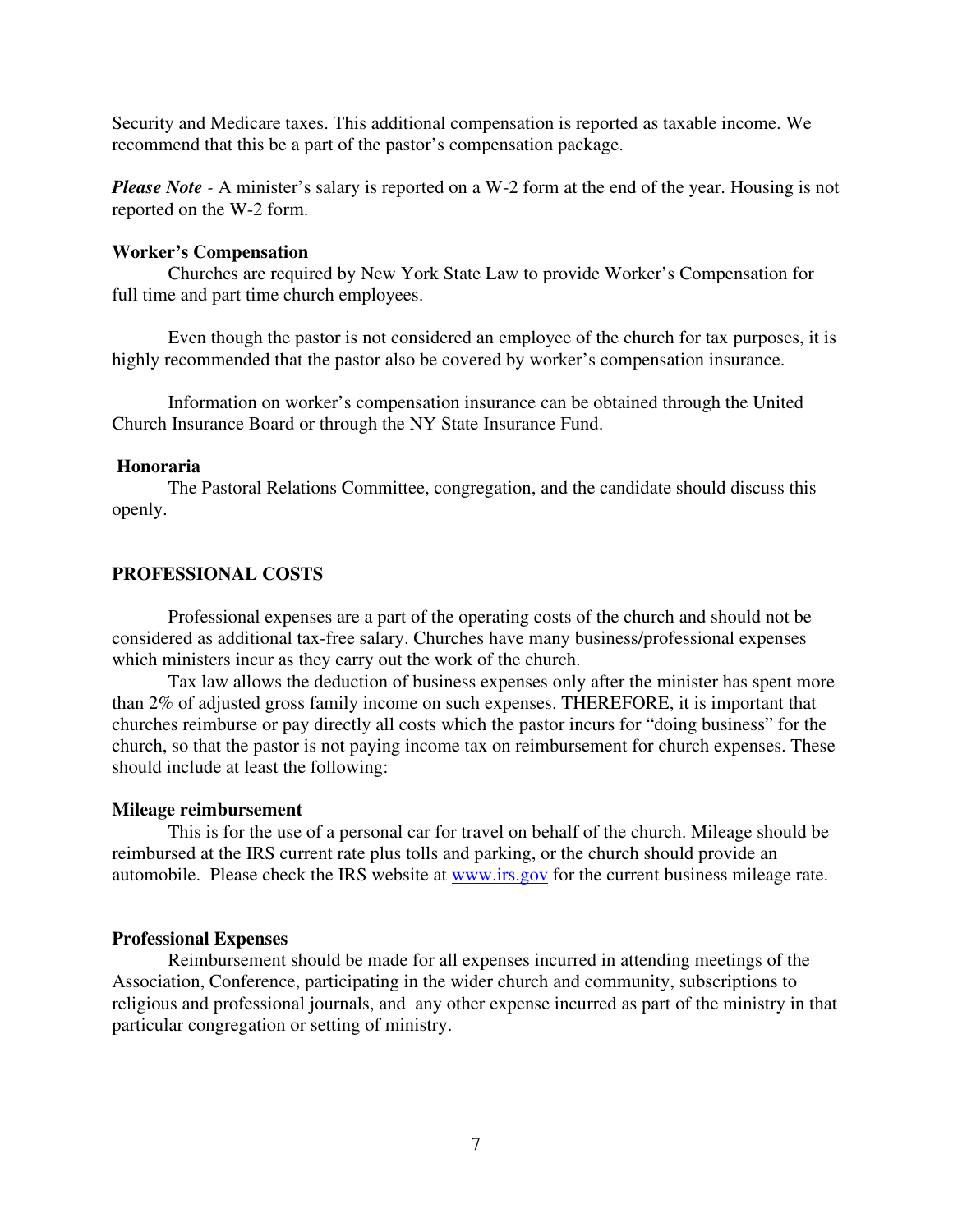# **Conference/Association Expenses**

All non-reimbursed expenses for attending Conference and Association meetings should be paid by the church. The time involved for attending these meetings and also for serving on Conference or Association committees is considered part of the local church's participation in the church's wider ministry and not as vacation time or personal leave.

# **Background Check Reimbursement**

When a Pastor is called to a church or other setting, the cost of the required criminal background check shall be reimbursed to the Pastor by the calling body

## **MINIMUM COMPENSATION AND BENEFIT PACKAGE**

Below is a chart showing the Conference minimum recommendation for full time clergy leadership. The figures are for cash salary only. The next page has a chart that includes the other costs associated with adequately compensating your pastor. The figures listed below are *minimum* compensation levels, and in many cases congregations will (and indeed should) be paying their pastor at a higher level. In addition, churches within the Metro/Suffolk Region should add at least 20-25% to these figures in determining salary.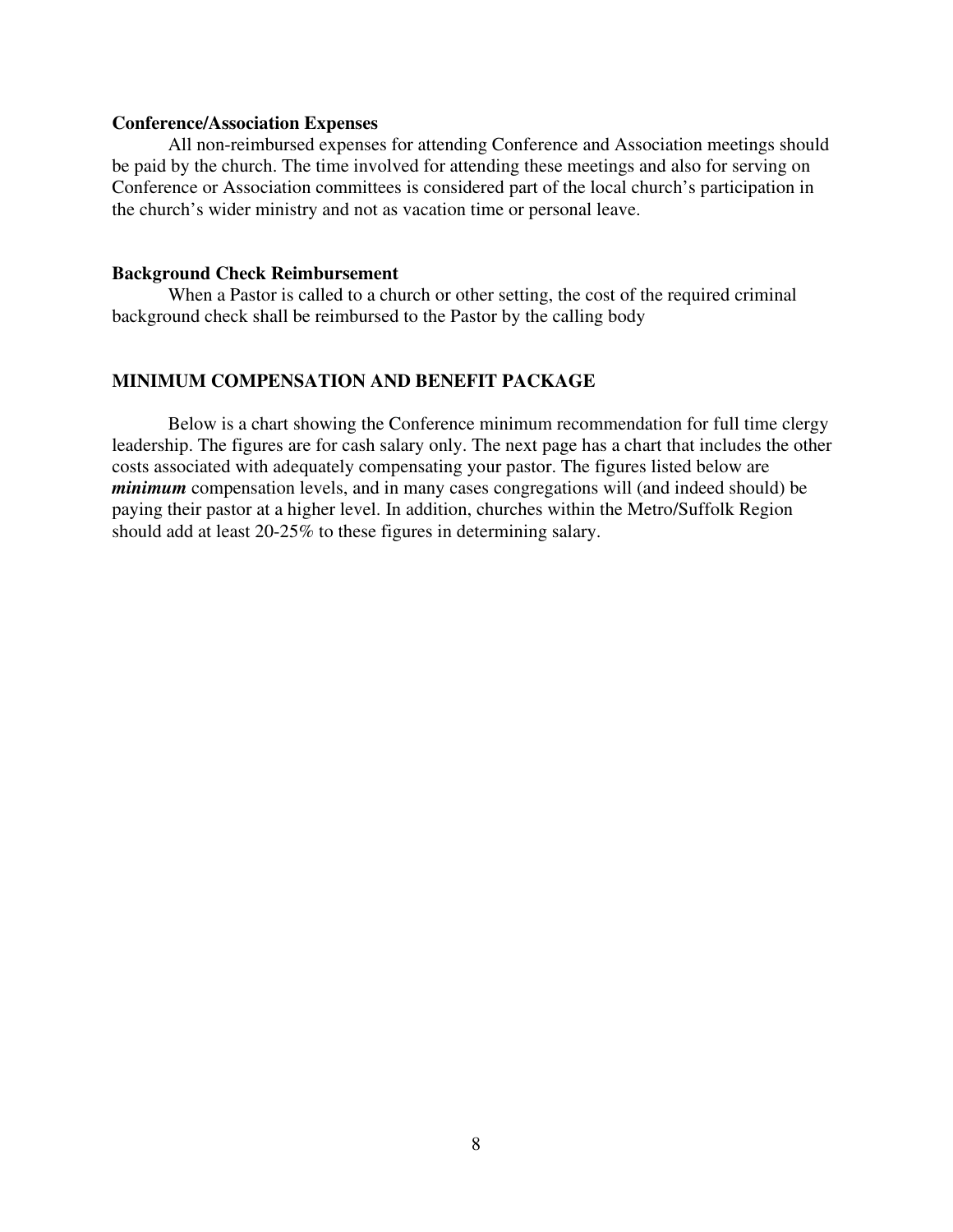# **2022 Compensation Guidelines in Salary Schedule form NY Conference Page 1**

| Years<br>Experience | $\mathbf{A}$ | $\mathbf B$                          | $\mathbf C$                            | D                                 | E                           |
|---------------------|--------------|--------------------------------------|----------------------------------------|-----------------------------------|-----------------------------|
|                     | <b>BA/BS</b> | <b>NYSOM</b><br>M.Div<br>1-100 memb. | <b>NYSOM</b><br>M.Div<br>101-200 memb. | M.Div<br>201-300 memb.            | M.Div<br>301-400 memb.      |
|                     |              | $M.Div + 24$ cr.<br>$1-100$ memb,    | $M.Div + 24$ cr.<br>101-200 memb.      | $M.Div + 24$ cr.<br>201-300 memb. |                             |
|                     |              |                                      |                                        | Doctorate*<br>1-100 memb.         | Doctorate*<br>101-200 memb. |
| $0 - 5$             | 36,690       | 38,524                               | 40,450                                 | 42,472                            | 44,595                      |
| $6 - 10$            | 38,524       | 40,450                               | 42,472                                 | 44,595                            | 46,824                      |
| $11 - 15$           | 40,450       | 42,472                               | 44,595                                 | 46,824                            | 49,165                      |
| $16 - 20$           | 42,472       | 44,595                               | 46,824                                 | 49,165                            | 51,623                      |
| $21 - 25$           | 44,595       | 46,824                               | 49,165                                 | 51,623                            | 54,204                      |
| $26 - 30$           | 46,824       | 49,165                               | 51,623                                 | 54,204                            | 56,914                      |
| $30 +$              | 49,165       | 51,623                               | 54,204                                 | 56,914                            | 59,759                      |

"memb." is an abbreviation for members.

"cr." is an abbreviation for graduate-level credits.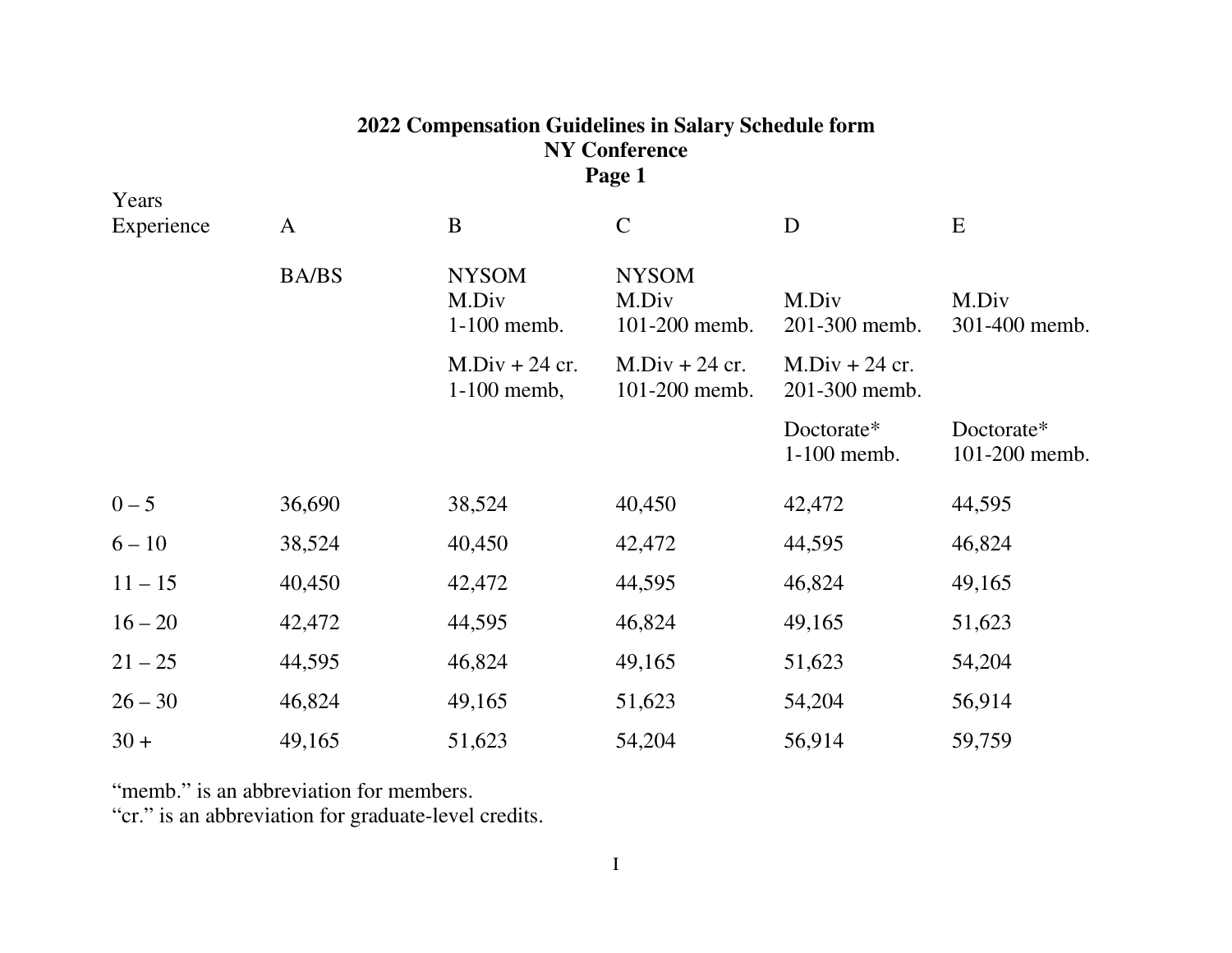# **2022 Compensation Guidelines in Salary Schedule form NY Conference Page 2**

| Years<br>Experience | $\mathbf F$                       | G                                 | H                                        | I                          |
|---------------------|-----------------------------------|-----------------------------------|------------------------------------------|----------------------------|
|                     | M.Div<br>401-500 memb.            | M.Div<br>$501+$ memb.             |                                          |                            |
|                     | $M.Div + 24 cr.$<br>301-400 memb. | $M.Div + 24$ cr.<br>401-500 memb. | $M.Div + 24 cr.$<br>$500 + \text{memb}.$ |                            |
|                     | Doctorate*<br>201-300 memb.       | Doctorate*<br>301-400 memb.       | Doctorate*<br>401-500                    | Doctorate*<br>$500+$ memb. |
| $0 - 5$             | 46,824                            | 49,165                            | 51,623                                   | 54,204                     |
| $6 - 10$            | 49,165                            | 51,623                            | 54,204                                   | 56,914                     |
| $11 - 15$           | 51,623                            | 54,204                            | 56,914                                   | 59,759                     |
| $16 - 20$           | 54,204                            | 56,914                            | 59,759                                   | 62,746                     |
| $21 - 25$           | 56,914                            | 59,759                            | 62,746                                   | 65,883                     |
| $26 - 30$           | 59,759                            | 62,746                            | 65,883                                   | 69,177                     |
| $30 +$              | 62,746                            | 65,883                            | 69,177                                   | 72,635                     |

"Doctorate\*" denotes Doctorate or equivalent. It is suggested that 48 graduate credits (above and beyond the M.Div.) from an accredited seminary be considered as the equivalent of a Doctorate for salary purposes.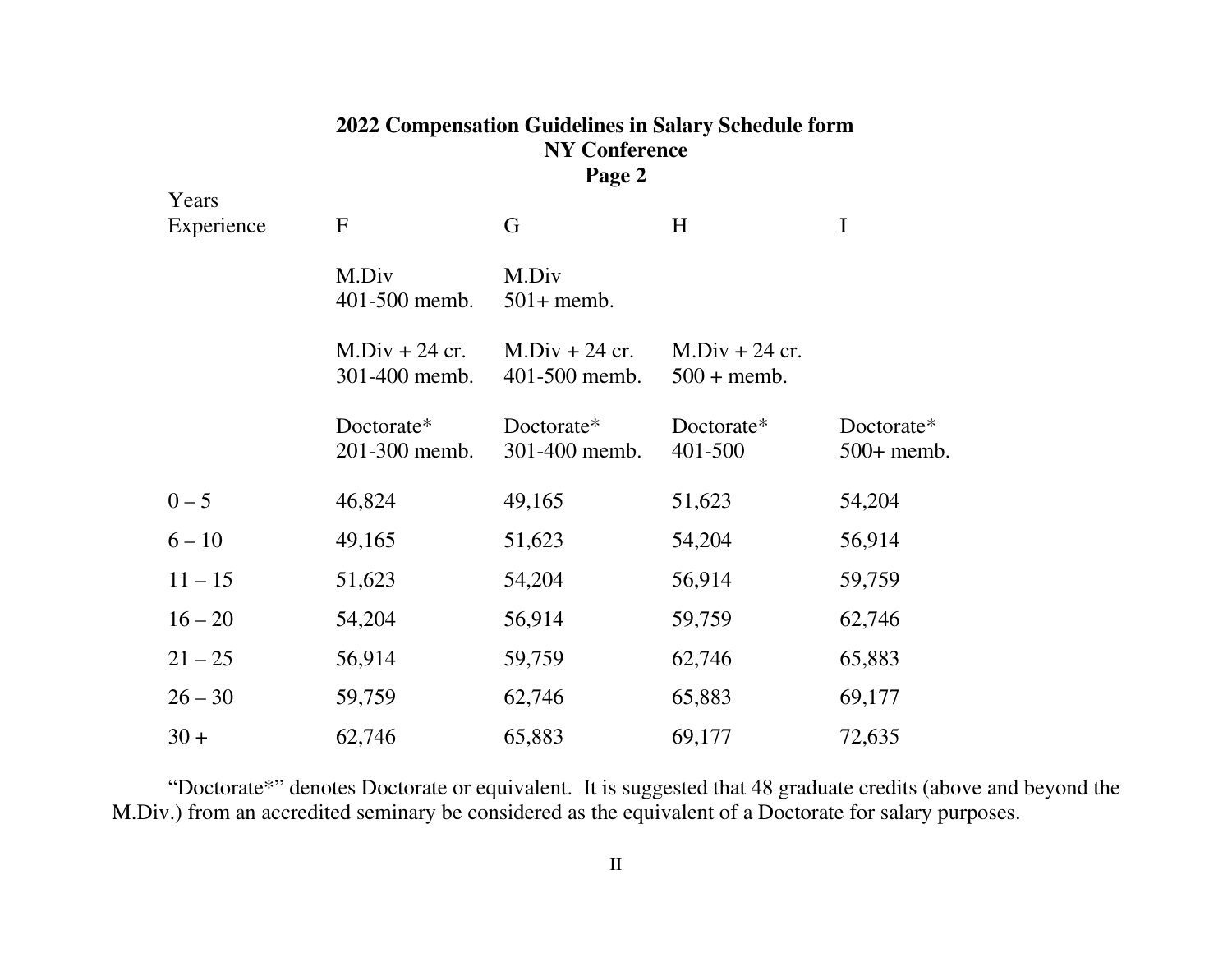# **2022 Compensation Guidelines in Salary Schedule form With 20% Differential for Metropolitan, Reformed, and Suffolk Associations NY Conference Page 3**

| A      | B                    | $\mathsf{C}$                    | D                                 | E                                 |
|--------|----------------------|---------------------------------|-----------------------------------|-----------------------------------|
|        | M.Div<br>1-100 memb. | M.Div<br>101-200 memb.          | M.Div<br>201-300 memb.            | M.Div<br>301-400 memb.            |
|        |                      | $M.Div + 24$ cr.<br>1-100 memb, | $M.Div + 24$ cr.<br>101-200 memb. | $M.Div + 24$ cr.<br>201-300 memb. |
|        |                      |                                 | Doctorate*<br>1-100 memb.         | Doctorate*<br>101-200 memb.       |
| 44,028 | 46,229               | 48,540                          | 50,967                            | 53,515                            |
| 46,229 | 48,540               | 50,967                          | 53,515                            | 56,190                            |
| 48,540 | 50,967               | 53,515                          | 56,190                            | 58,999                            |
| 50,967 | 53,515               | 56,190                          | 58,999                            | 61,949                            |
| 53,515 | 56,190               | 58,999                          | 61,949                            | 65,046                            |
| 56,190 | 58,999               | 61,949                          | 65,046                            | 68,298                            |
| 58,999 | 61,949               | 65,046                          | 68,298                            | 71,712                            |
|        | <b>BA/BS</b>         | <b>NYSOM</b>                    | <b>NYSOM</b>                      |                                   |

"memb." is an abbreviation for members.

"cr." is an abbreviation for graduate-level credits.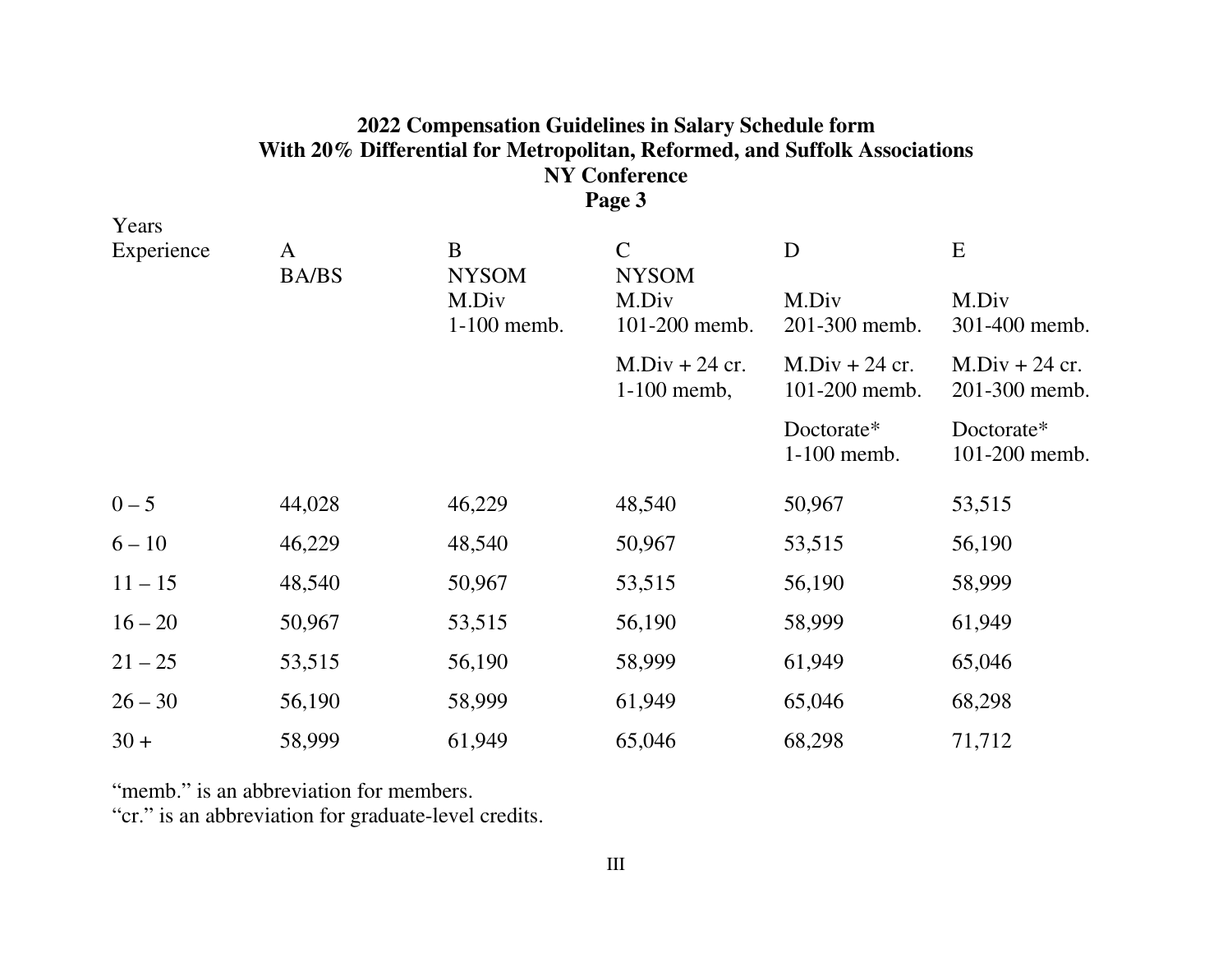# **2022 Compensation Guidelines in Salary Schedule form With 20% Differential for Metropolitan, Reformed, and Suffolk Associations NY Conference Page 4**

Years Experience F G H I M.Div M.Div 401-500 memb. 501+ memb.  $M.Div + 24 cr.$   $M.Div + 24 cr.$   $M.Div + 24 cr.$  301-400 memb. 401-500 memb. 500 + memb. Doctorate\* Doctorate\* Doctorate\* Doctorate\* 201-300 memb. 301-400 memb. 401-500 500+ memb.  $0 - 5$  56,190 58,999 61,949 65,046  $6 - 10$  58,999 61,949 65,046 68,298  $11 - 15$  61,949 65,046 68,298 71.712  $16 - 20$ 0 65,046 68,298 71,712 75,297  $21 - 25$ 5 68,298 71,712 75,297 79,062  $26 - 30$  71,712 75,297 79,062 83,015  $30 +$ 75,297 79,062 83,015 87,165

"Doctorate\*" denotes Doctorate or equivalent. It is suggested that 48 graduate credits (above and beyond the M.Div.) from an accredited seminary be considered as the equivalent of a Doctorate for salary purposes.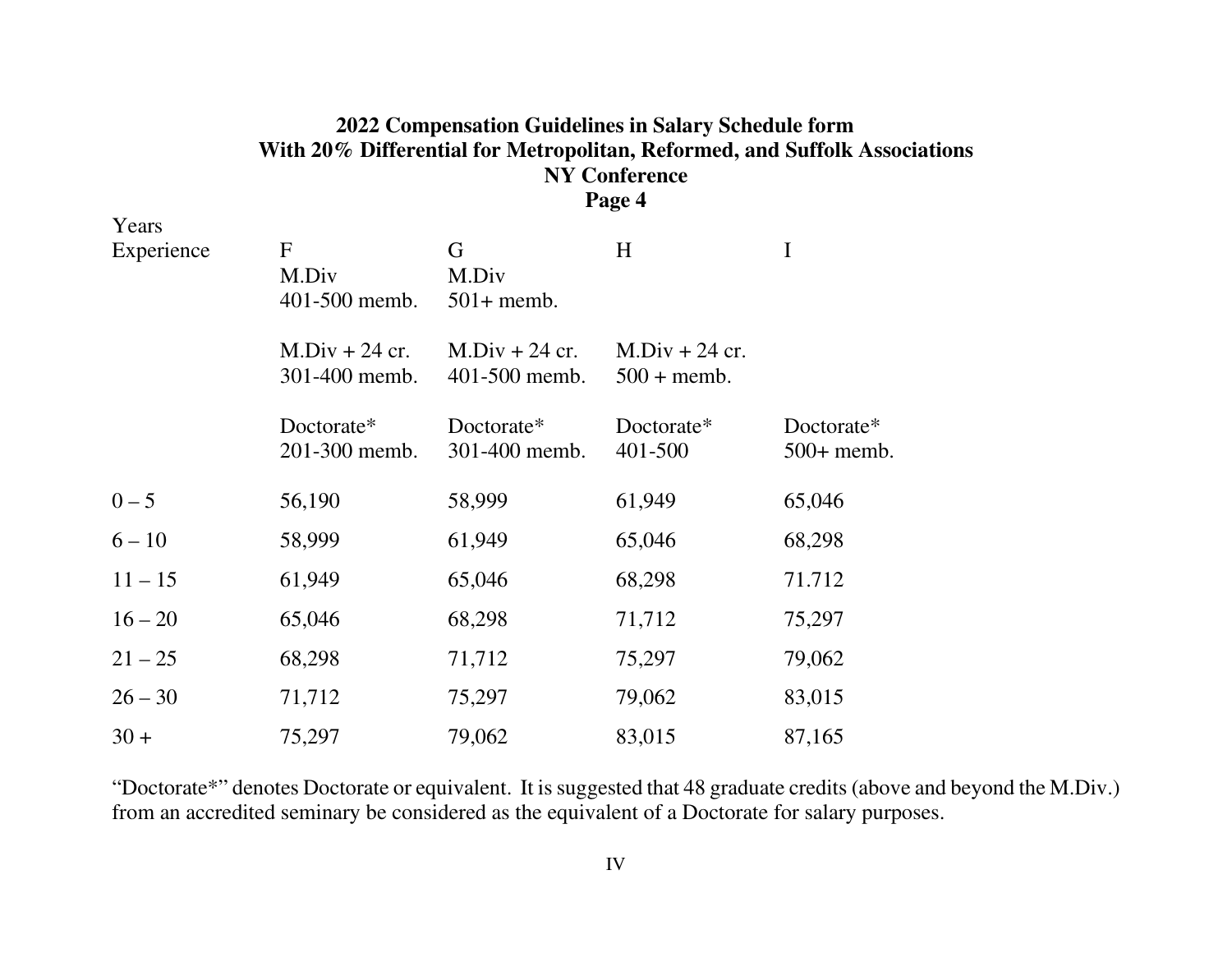## **Sample Compensation Packages**

 This page has sample charts that include the other costs associated with adequately compensating your pastor. Figures were calculated using the following percentages:

> Housing Allowance: based on 30% of salary Social Security Offset: based on 7.65% of salary and housing Pension: based on 14% of salary and housing

*Compensation that falls below these minimums for full-time ministry should be considered as compensation for part-time ministry.* 

**Sample Compensation Package for a licensed/authorized pastor with 0 years experience, serving a church with 60 members: (Column A, line 1)** 

| Cash Salary            | 36,690 |
|------------------------|--------|
| Housing Allowance      | 11,007 |
| Social Security Offset | 3,649  |
| Pension                | 6,678  |
| <b>TOTAL</b>           | 58,024 |

**Sample Compensation Package for an ordained/authorized pastor with 8 years experience, serving a church with 150 members: (Column C, line 2)** 

| Cash Salary            | 42,472 |
|------------------------|--------|
| Housing Allowance      | 12,742 |
| Social Security Offset | 4,224  |
| Pension                | 7.730  |
| <b>TOTAL</b>           | 67,168 |

**Sample Compensation Package for an ordained/authorized pastor with a Doctorate and 14 years experience, serving a church with 190 members: (Column E, line 3)** 

| Cash Salary            | 49,165 |
|------------------------|--------|
| Housing Allowance      | 14,750 |
| Social Security Offset | 4,890  |
| Pension                | 8.948  |
| <b>TOTAL</b>           | 77,753 |

*Current insurance premium costs may be obtained by contacting the Pension Board at: 1-800-642-6543.*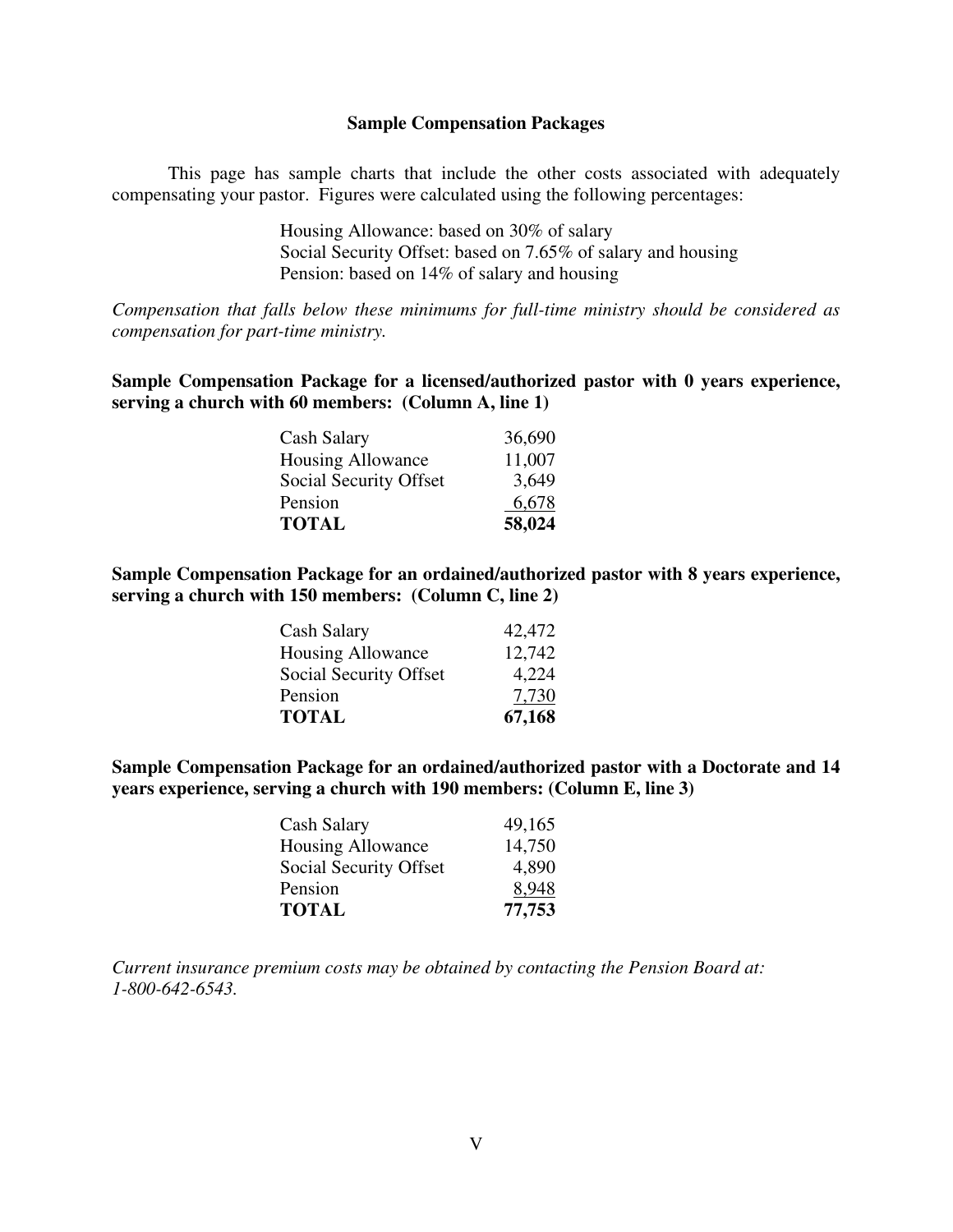# **Compensation Package Worksheet**

| <b>Cash Salary</b>                                                                                     |  |
|--------------------------------------------------------------------------------------------------------|--|
| Furnishings Allowance (if parsonage is provided is 10% of cash salary                                  |  |
| Housing Allowance (if no Parsonage)                                                                    |  |
| Social Security Off-set (7.65% of total of Cash Salary and either<br>Furnishings or Housing Allowance) |  |
| Pension (14% of cash salary plus Furnishings Allowance or Housing<br>Allowance)                        |  |
| <b>Total Compensation &amp; Benefits **</b>                                                            |  |
| ** This total should be at or above the Conference Minimum Guideline                                   |  |
| <b>Insurances:</b>                                                                                     |  |
| Medical & Dental                                                                                       |  |
| Family Protection Plan                                                                                 |  |
| Disability + Life Insurance $(1.5\%)$                                                                  |  |
| Worker's Compensation                                                                                  |  |
| <b>Professional Costs:</b>                                                                             |  |
| Continuing Education & Sabbatical                                                                      |  |
| Mileage Reimbursement                                                                                  |  |
| Professional Expenses                                                                                  |  |
| Conference/Association Expense                                                                         |  |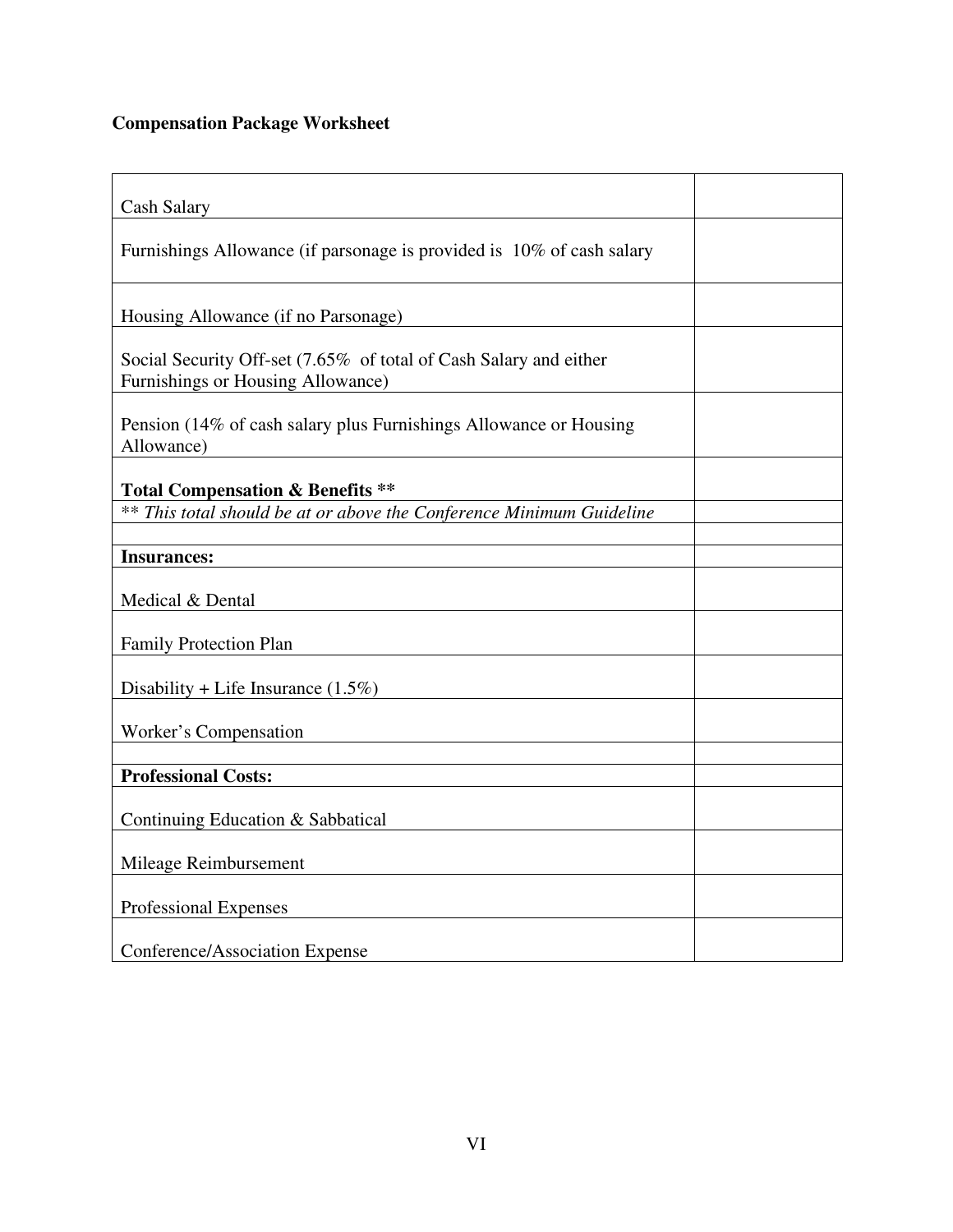# **Section II - Additional Staff**

# **Assistant/ Associate Pastor**

An Associate, Assistant, a Minister of Christian Education, or an ordained clergy employed to serve in any other role, is treated as a full member of the staff and entitled to fair and equitable compensation. Use the minimum guidelines to establish a salary range for additional professional staff.

On average associate pastors tend to receive 75% to 80% of the senior pastor's total compensation package. The church size, the person's education, total years in ministry, and the duties must also be taken into consideration.

#### **Non-Ordained Staff Persons and Support Staff**

In some churches, Christian Education is a full-time job for a lay person. As job descriptions and training varies, it is difficult to set standards. Benefits and expenses are in addition to salary.

Additional staff members, such as secretaries, organists, custodians, etc., are part of the ministry of the church and should be paid equitable salaries. When developing compensation packages, weekly hours and years of service to the local church should be considered. Please pay special attention to:

- **\* Social Security**  churches are required by Federal law to pay social security for employees.
- \* **Cost of living** cost of living increases should be given on a yearly basis regardless of any merit increase. Check with local businesses, the Chamber of Commerce, or the American Management Association for fair salary guidelines for support staff.
- \* **Retirement** many church workers work with no retirement benefits. Churches should *consider* setting up an appropriate tax shelter retirement account after a person works for a given number of hours and/or years. The UCC has a pension plan for lay workers.

## **\* Worker's Compensation**

- **\* Disability Coverage**
- \* **Health Insurance**
- **\* Vacation Time and Paid Holidays**

#### **\* Sick Time**

 Churches should examine possible internal salary inconsistencies between staff members, seeking healthy, balanced relationships. All staff persons should be involved in an understanding of the evaluation processes being used to determine the compensation packages.

# **All employees will have their wages reported on a Form W-2.**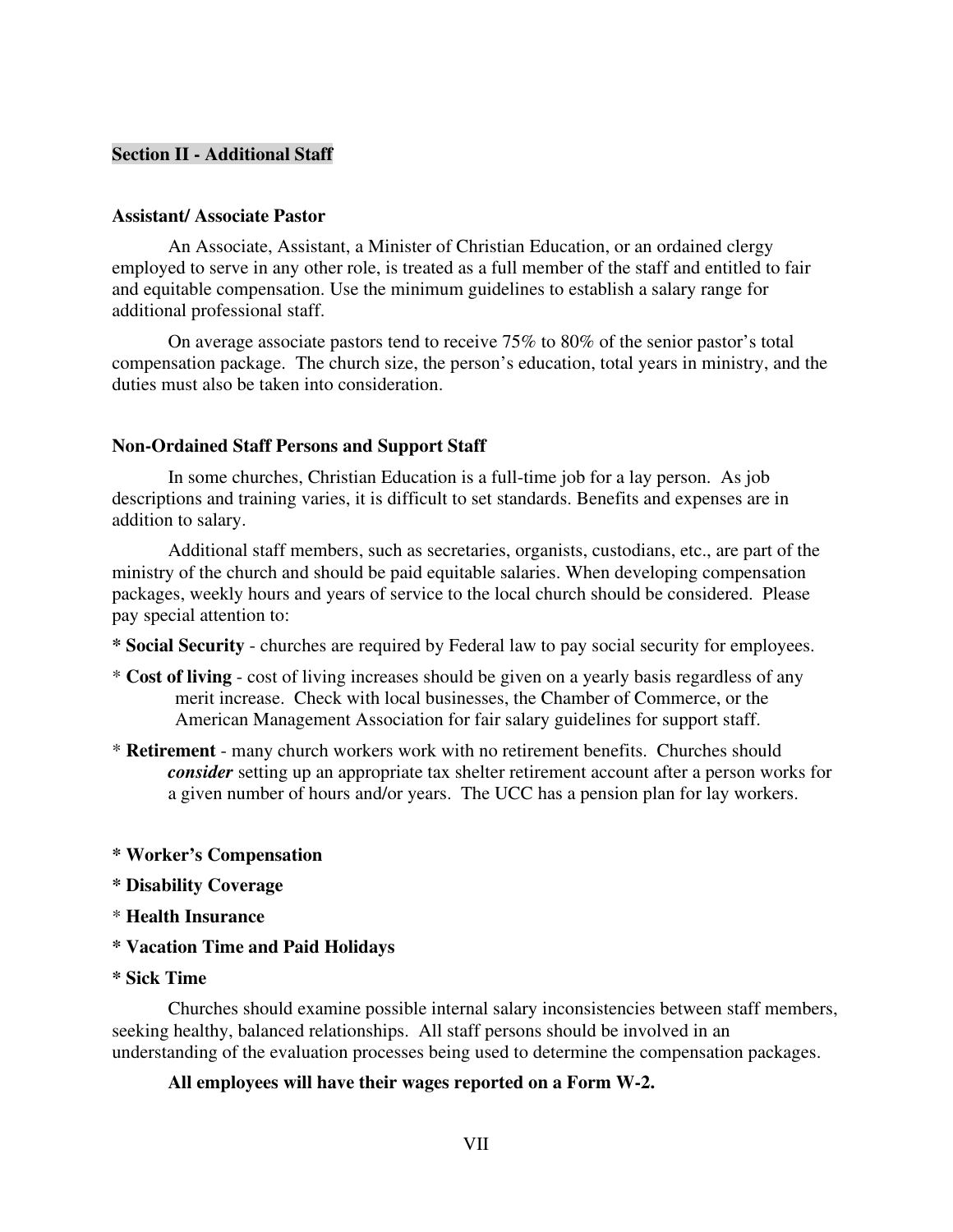# **Consultants or Independent Contractors**

Churches using consultants or independent contractors need to be aware that:

- Consultants by definition are considered to be self-employed.
- Consultants set their own hours and working conditions. Employers do not have the right to control the means or method of work performed by the consultant, only the result.

# **SECTION III - SPECIAL SETTINGS OF MINISTRY`**

# **Interim Ministry**

Churches normally hire an interim minister for the time between the departure of a pastor and the calling of a new pastor or a "sabbatical interim pastor" when a pastor is granted sabbatical leave. Full-time, interim ministers are usually paid on the same scale as other fulltime clergy. For part-time service, the percentage of time served dictates the percent of full-time salary in addition to benefits and expenses. These arrangements are negotiated with the aid of the Conference Ministry Team.

# **Occasional Pulpit Supply**

A minimum amount of \$125 is suggested for occasional pulpit supply with an additional \$50 for each service held on the same day. A mileage allowance should also be paid at the current IRS rate.

# **Internship Arrangements**

Churches may wish to pursue the idea of offering internship opportunities for seminarians. Arrangements are coordinated through the Conference office and in consultation with seminary advisors. The Committee on Authorized Ministry for each association has access to names of Members-In-Discernment who are looking for such opportunities. Compensation is usually a minimum stipend and is comparative with other student internship programs in the local area.